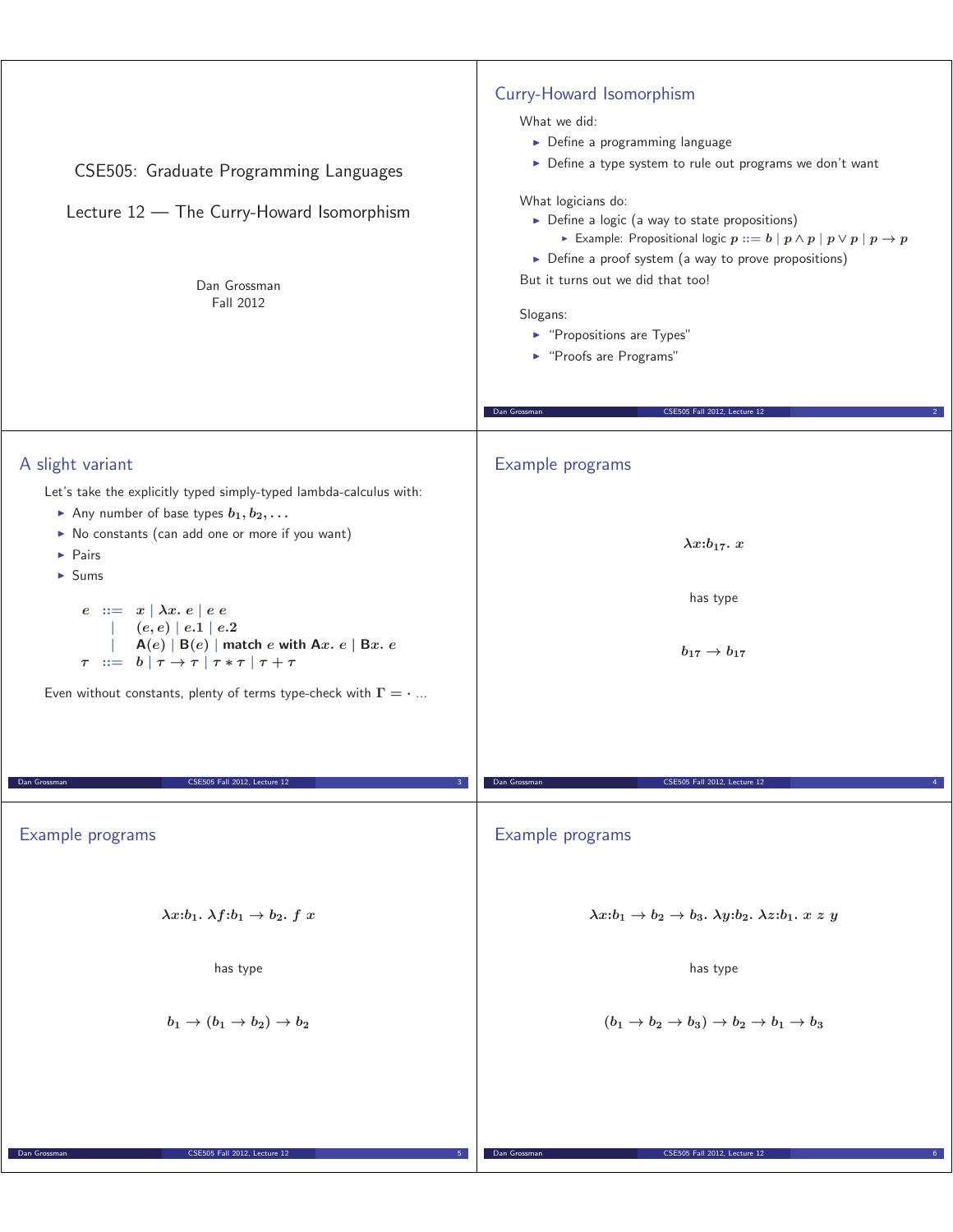| Example programs                                                                                                                                                                                                                                                                                                                                                                                                                                                                                                                                                                                                                                                                                                                                                                                                                                                                                                                                                                                                                                                      | Example programs                                                                                                                                                                                                                                                                                                                                                                                                                                                                                                                                                                                                                                                                                                                                                                                                                                                                                                                                                                                                                                                                                                       |
|-----------------------------------------------------------------------------------------------------------------------------------------------------------------------------------------------------------------------------------------------------------------------------------------------------------------------------------------------------------------------------------------------------------------------------------------------------------------------------------------------------------------------------------------------------------------------------------------------------------------------------------------------------------------------------------------------------------------------------------------------------------------------------------------------------------------------------------------------------------------------------------------------------------------------------------------------------------------------------------------------------------------------------------------------------------------------|------------------------------------------------------------------------------------------------------------------------------------------------------------------------------------------------------------------------------------------------------------------------------------------------------------------------------------------------------------------------------------------------------------------------------------------------------------------------------------------------------------------------------------------------------------------------------------------------------------------------------------------------------------------------------------------------------------------------------------------------------------------------------------------------------------------------------------------------------------------------------------------------------------------------------------------------------------------------------------------------------------------------------------------------------------------------------------------------------------------------|
| $\lambda x:b_1.$ $(A(x), A(x))$<br>has type<br>$b_1 \rightarrow ((b_1 + b_7) * (b_1 + b_4))$                                                                                                                                                                                                                                                                                                                                                                                                                                                                                                                                                                                                                                                                                                                                                                                                                                                                                                                                                                          | $\lambda f:b_1 \rightarrow b_3$ . $\lambda g:b_2 \rightarrow b_3$ . $\lambda z:b_1 + b_2$ .<br>(match z with Ax. $f(x   Bx. g x)$ )<br>has type<br>$(b_1 \rightarrow b_3) \rightarrow (b_2 \rightarrow b_3) \rightarrow (b_1 + b_2) \rightarrow b_3$                                                                                                                                                                                                                                                                                                                                                                                                                                                                                                                                                                                                                                                                                                                                                                                                                                                                   |
|                                                                                                                                                                                                                                                                                                                                                                                                                                                                                                                                                                                                                                                                                                                                                                                                                                                                                                                                                                                                                                                                       |                                                                                                                                                                                                                                                                                                                                                                                                                                                                                                                                                                                                                                                                                                                                                                                                                                                                                                                                                                                                                                                                                                                        |
| Dan Grossman<br>CSE505 Fall 2012, Lecture 12                                                                                                                                                                                                                                                                                                                                                                                                                                                                                                                                                                                                                                                                                                                                                                                                                                                                                                                                                                                                                          | Dan Grossman<br>CSE505 Fall 2012, Lecture 12                                                                                                                                                                                                                                                                                                                                                                                                                                                                                                                                                                                                                                                                                                                                                                                                                                                                                                                                                                                                                                                                           |
| Example programs                                                                                                                                                                                                                                                                                                                                                                                                                                                                                                                                                                                                                                                                                                                                                                                                                                                                                                                                                                                                                                                      | <b>Empty and Nonempty Types</b><br>Have seen several "nonempty" types (closed terms of type exist):<br>$b_{17} \to b_{17}$                                                                                                                                                                                                                                                                                                                                                                                                                                                                                                                                                                                                                                                                                                                                                                                                                                                                                                                                                                                             |
| $\lambda x : b_1 * b_2$ . $\lambda y : b_3$ . $((y, x.1), x.2)$                                                                                                                                                                                                                                                                                                                                                                                                                                                                                                                                                                                                                                                                                                                                                                                                                                                                                                                                                                                                       | $b_1 \rightarrow (b_1 \rightarrow b_2) \rightarrow b_2$<br>$(b_1 \rightarrow b_2 \rightarrow b_3) \rightarrow b_2 \rightarrow b_1 \rightarrow b_3$                                                                                                                                                                                                                                                                                                                                                                                                                                                                                                                                                                                                                                                                                                                                                                                                                                                                                                                                                                     |
| has type                                                                                                                                                                                                                                                                                                                                                                                                                                                                                                                                                                                                                                                                                                                                                                                                                                                                                                                                                                                                                                                              | $b_1 \rightarrow ((b_1 + b_7) * (b_1 + b_4))$<br>$(b_1 \to b_3) \to (b_2 \to b_3) \to (b_1 + b_2) \to b_3$                                                                                                                                                                                                                                                                                                                                                                                                                                                                                                                                                                                                                                                                                                                                                                                                                                                                                                                                                                                                             |
| $(b_1 * b_2) \rightarrow b_3 \rightarrow ((b_3 * b_1) * b_2)$                                                                                                                                                                                                                                                                                                                                                                                                                                                                                                                                                                                                                                                                                                                                                                                                                                                                                                                                                                                                         | $(b_1 * b_2) \rightarrow b_3 \rightarrow ((b_3 * b_1) * b_2)$<br>There are also many "empty" types (no closed term of type exists):<br>$b_1 \to b_2$ $b_1 + (b_1 \to b_2)$ $b_1 \to (b_2 \to b_1) \to b_2$<br>$b_{1}$<br>And there is a "secret" way of knowing whether a type will be<br>empty; let me show you propositional logic                                                                                                                                                                                                                                                                                                                                                                                                                                                                                                                                                                                                                                                                                                                                                                                   |
| Dan Grossman<br>CSE505 Fall 2012, Lecture 12                                                                                                                                                                                                                                                                                                                                                                                                                                                                                                                                                                                                                                                                                                                                                                                                                                                                                                                                                                                                                          | Dan Grossman<br><b>CSE505 Fall 2012. Lecture 12</b>                                                                                                                                                                                                                                                                                                                                                                                                                                                                                                                                                                                                                                                                                                                                                                                                                                                                                                                                                                                                                                                                    |
| <b>Propositional Logic</b><br>With $\rightarrow$ for implies, $+$ for inclusive-or and $*$ for and:<br>$p ::= b   p \rightarrow p   p * p   p + p$<br>$\Gamma$ ::= $\cdot   \Gamma, p$<br>$\lceil \overline{\Gamma} \vdash p \rceil$<br>$\begin{array}{ccc} \Gamma\vdash p_1&\Gamma\vdash p_2\\ \hline \Gamma\vdash p_1*p_2 \end{array}\qquad \begin{array}{c} \Gamma\vdash p_1*p_2\\ \hline \Gamma\vdash p_1 \end{array}\qquad \begin{array}{c} \Gamma\vdash p_1*p_2\\ \hline \Gamma\vdash p_2 \end{array}$<br>$\label{eq:2.1} \begin{array}{ll} \Gamma \vdash p_1 \\ \hline \Gamma \vdash p_1 + p_2 \end{array} \qquad \qquad \begin{array}{ll} \Gamma \vdash p_2 \\ \hline \Gamma \vdash p_1 + p_2 \end{array}$<br>$\Gamma\vdash p_1+p_2\quad \Gamma, p_1\vdash p_3\quad \Gamma, p_2\vdash p_3$<br>$\Gamma \vdash p_3$<br>$\frac{p\in\Gamma}{\Gamma\vdash p}\qquad\frac{\Gamma, p_1\vdash p_2}{\Gamma\vdash p_1\to p_2}\qquad\frac{\Gamma\vdash p_1\to p_2\qquad \Gamma\vdash p_1}{\Gamma\vdash p_2}$<br>Dan Grossman<br>CSE505 Fall 2012, Lecture 12<br>$11$ $\,$ | Guess what !!!!<br>That's exactly our type system, erasing terms and changing each $\tau$ to a $p$<br>$\Gamma\vdash e:\tau$<br>$\frac{\Gamma\vdash e_1:\tau_1\quad \Gamma\vdash e_2:\tau_2}{\Gamma\vdash (e_1,e_2):\tau_1*\tau_2} \quad\frac{\Gamma\vdash e:\tau_1*\tau_2}{\Gamma\vdash e.1:\tau_1} \quad\frac{\Gamma\vdash e:\tau_1*\tau_2}{\Gamma\vdash e.2:\tau_2}$<br>$\cfrac{\Gamma\vdash e:\tau_1}{\Gamma\vdash \mathsf{A}(e):\tau_1+\tau_2} \qquad \cfrac{\Gamma\vdash e:\tau_2}{\Gamma\vdash \mathsf{B}(e):\tau_1+\tau_2}$<br>$\Gamma \vdash e : \tau_1 + \tau_2 \quad \Gamma, x : \tau_1 \vdash e_1 : \tau \quad \Gamma, y : \tau_2 \vdash e_2 : \tau$<br>$\Gamma \vdash$ match e with Ax. $e_1 \mid By. e_2 : \tau$<br>$\frac{\Gamma(x)=\tau}{\Gamma\vdash x:\tau} \quad\begin{array}{l} \Gamma,x:\tau_1\vdash e:\tau_2 \\ \overline{\Gamma\vdash \lambda x.\ e:\tau_1\rightarrow \tau_2} \end{array} \quad\begin{array}{l} \Gamma\vdash e_1:\tau_2\rightarrow \tau_1 \quad \Gamma\vdash e_2:\tau_2 \\ \overline{\Gamma\vdash e_1\: e_2:\tau_1} \end{array}$<br>CSE505 Fall 2012, Lecture 12<br>Dan Grossman |
|                                                                                                                                                                                                                                                                                                                                                                                                                                                                                                                                                                                                                                                                                                                                                                                                                                                                                                                                                                                                                                                                       |                                                                                                                                                                                                                                                                                                                                                                                                                                                                                                                                                                                                                                                                                                                                                                                                                                                                                                                                                                                                                                                                                                                        |
|                                                                                                                                                                                                                                                                                                                                                                                                                                                                                                                                                                                                                                                                                                                                                                                                                                                                                                                                                                                                                                                                       |                                                                                                                                                                                                                                                                                                                                                                                                                                                                                                                                                                                                                                                                                                                                                                                                                                                                                                                                                                                                                                                                                                                        |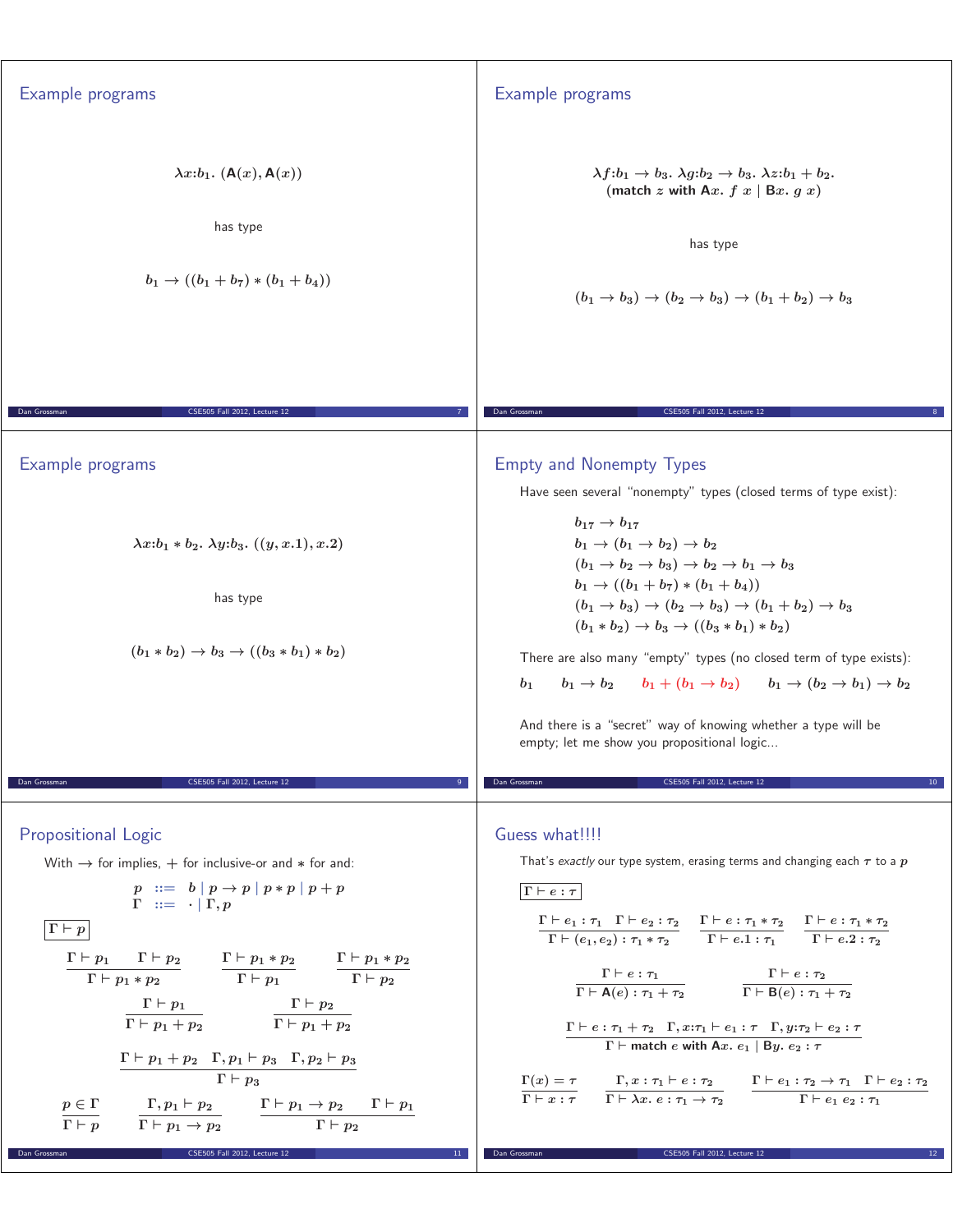| Curry-Howard Isomorphism                                                                                                                                                                                                                                                                                                                                                                                                                                                                                                                                                                                                                                                                                                          | Example programs                                                                                                                   |
|-----------------------------------------------------------------------------------------------------------------------------------------------------------------------------------------------------------------------------------------------------------------------------------------------------------------------------------------------------------------------------------------------------------------------------------------------------------------------------------------------------------------------------------------------------------------------------------------------------------------------------------------------------------------------------------------------------------------------------------|------------------------------------------------------------------------------------------------------------------------------------|
| • Given a well-typed closed term, take the typing derivation,<br>erase the terms, and have a propositional-logic proof<br>• Given a propositional-logic proof, there exists a closed term<br>with that type<br>A term that type-checks is a $proof$ — it tells you exactly how<br>to derive the logic formula corresponding to its type<br>> Constructive (hold that thought) propositional logic and<br>simply-typed lambda-calculus with pairs and sums are the<br>same thing.<br>Computation and logic are <i>deeply</i> connected<br>$\triangleright$ $\lambda$ is no more or less made up than implication<br>Revisit our examples under the logical interpretation<br>CSE505 Fall 2012, Lecture 12<br>Dan Grossman<br>$13-$ | $\lambda x : b_{17}.x$<br>is a proof that<br>$b_{17} \rightarrow b_{17}$<br>Dan Grossman<br>CSE505 Fall 2012, Lecture 12           |
|                                                                                                                                                                                                                                                                                                                                                                                                                                                                                                                                                                                                                                                                                                                                   |                                                                                                                                    |
| Example programs                                                                                                                                                                                                                                                                                                                                                                                                                                                                                                                                                                                                                                                                                                                  | Example programs                                                                                                                   |
| $\lambda x:b_1. \lambda f:b_1 \rightarrow b_2. f x$                                                                                                                                                                                                                                                                                                                                                                                                                                                                                                                                                                                                                                                                               | $\lambda x:b_1 \rightarrow b_2 \rightarrow b_3$ . $\lambda y:b_2$ . $\lambda z:b_1$ . $x \ z \ y$                                  |
| is a proof that                                                                                                                                                                                                                                                                                                                                                                                                                                                                                                                                                                                                                                                                                                                   | is a proof that                                                                                                                    |
| $b_1 \rightarrow (b_1 \rightarrow b_2) \rightarrow b_2$                                                                                                                                                                                                                                                                                                                                                                                                                                                                                                                                                                                                                                                                           | $(b_1 \rightarrow b_2 \rightarrow b_3) \rightarrow b_2 \rightarrow b_1 \rightarrow b_3$                                            |
|                                                                                                                                                                                                                                                                                                                                                                                                                                                                                                                                                                                                                                                                                                                                   |                                                                                                                                    |
| Dan Grossman<br>CSE505 Fall 2012, Lecture 12<br>15                                                                                                                                                                                                                                                                                                                                                                                                                                                                                                                                                                                                                                                                                | Dan Grossman<br>CSE505 Fall 2012, Lecture 12<br>16                                                                                 |
| Example programs                                                                                                                                                                                                                                                                                                                                                                                                                                                                                                                                                                                                                                                                                                                  | Example programs                                                                                                                   |
| $\lambda x : b_1$ . $(A(x), A(x))$                                                                                                                                                                                                                                                                                                                                                                                                                                                                                                                                                                                                                                                                                                | $\lambda f:b_1 \rightarrow b_3$ . $\lambda g:b_2 \rightarrow b_3$ . $\lambda z:b_1 + b_2$ .<br>(match z with Ax. $f(x   Bx, g(x))$ |
| is a proof that                                                                                                                                                                                                                                                                                                                                                                                                                                                                                                                                                                                                                                                                                                                   | is a proof that                                                                                                                    |
| $b_1 \rightarrow ((b_1 + b_7) * (b_1 + b_4))$                                                                                                                                                                                                                                                                                                                                                                                                                                                                                                                                                                                                                                                                                     | $(b_1 \rightarrow b_3) \rightarrow (b_2 \rightarrow b_3) \rightarrow (b_1 + b_2) \rightarrow b_3$                                  |
|                                                                                                                                                                                                                                                                                                                                                                                                                                                                                                                                                                                                                                                                                                                                   |                                                                                                                                    |
| CSE505 Fall 2012, Lecture 12<br>Dan Grossman<br>17 <sub>1</sub>                                                                                                                                                                                                                                                                                                                                                                                                                                                                                                                                                                                                                                                                   | Dan Grossman<br>CSE505 Fall 2012, Lecture 12<br>18                                                                                 |